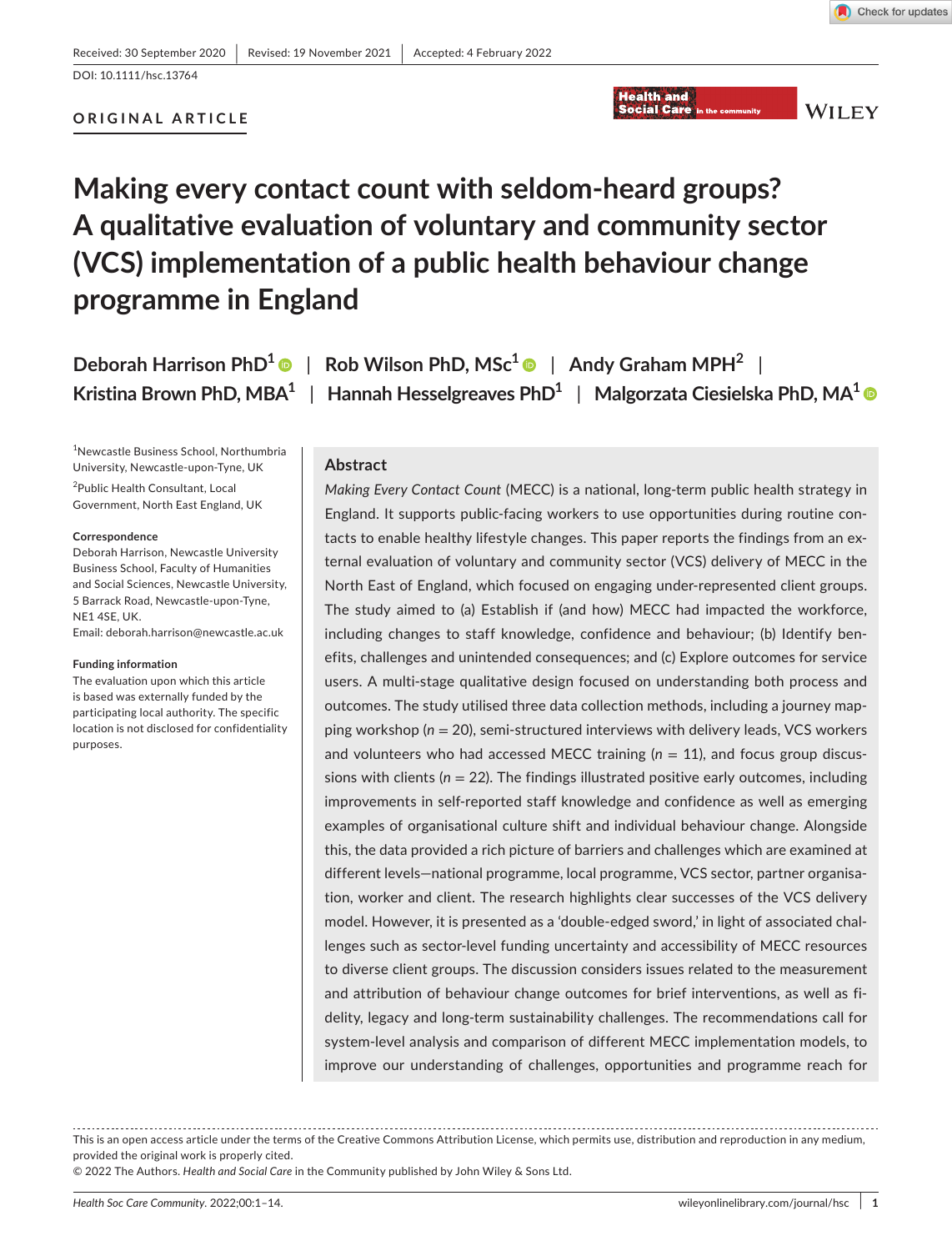**2 | WILEY HARRISON** ET AL.

behaviour change intervention programmes—particularly in relation to seldom-heard client groups.

#### **KEYWORDS**

behaviour change, health policy, health promotion, health services research, public health, qualitative research, voluntary and community sector

## **1**  | **INTRODUCTION**

#### **1.1**  | **Policy context**

Individual and collective behaviour change has emerged as a key priority in tackling chronic illness and improving population health across Europe (WHO, 2012). In 2014 it was estimated that health factors such as smoking, alcohol, physical inactivity and being overweight cost the NHS over £12.6 billion per year (NICE, 2014). Detrimental health behaviours also impact local economies through reduced productivity, sickness absence and increased demand for social care (Beard et al., 2019).

Research shows that opportunistic behaviour change interventions delivered by health and social care practitioners during routine contacts with clients are cost-effective and can reduce local health inequalities (PHE, 2019a,b). Such interventions are becoming part of the remit of an increasing spectrum of workers across health, social care and wider public services (Byrne-Davis et al., 2018).

*Making Every Contact Count* (MECC) is a long-term public health strategy, rolled out in NHS Trusts and local authorities across England since 2010. It supports public-facing workers to, 'use opportunities during routine contacts to support, encourage and enable people to consider healthy behaviour changes' (PHE, 2016:5). MECC targets a range of health factors including smoking, diet, physical activity, alcohol use, mental health and wellbeing (HEE, 2021). It involves frontline workers initiating brief, health-related conversations as part of routine appointments and—where appropriate—signposting to local services and information:

> 'The ultimate aim is to make health-related behaviour change interventions commonplace in a wide range of settings within and beyond the NHS.' (Nelson et al., 2012:655)

A key focus of MECC is on developing staff competencies and organisational processes, through the provision of training and materials, to enable effective interventions to take place (HEE, 2021).

#### **1.2**  | **Existing literature**

Despite its prominence as a national public health strategy, there has been limited academic research published on the implementation and impact of MECC. Evidence is predominantly drawn from

#### **What is known about this topic**

- Interventions focused on health behaviours such as diet, physical activity, smoking and alcohol are considered central to improving health.
- MECC supports health and social care practitioners to deliver brief interventions, through training and resources.
- There is limited understanding of outcomes and challenges for practitioners, organisations and clients—particularly in non-clinical contexts and with under-represented client groups.

#### **What this paper adds**

- MECC led to positive outcomes including improved staff knowledge and confidence, organisational culture shift and individual behaviour change.
- Advantages of VCS delivery included the breadth of client groups accessing interventions, while challenges included funding uncertainty and accessibility of MECC resources.
- Wider discussion includes long-term sustainability challenges, support requirements and barriers to measuring outcomes.

small-scale studies in clinical or other healthcare contexts, with a central focus on process evaluation rather than impact. Difficulties assessing outcomes have been highlighted as particularly problematic, with researchers often relying on indirect staff feedback or compiled case studies to draw conclusions about client outcomes (Nelson et al., 2012; Patten & Crutchfield, 2016). Evaluation of MECC in local government contexts has focused on internal staff groups such as housing officers or social workers, rather than wider community organisations (Dewhirst & Speller, 2015).

Despite its limited scope, the existing literature illustrates positive early experiences of MECC implementation. Nelson et al's. (2012) interview-based study of NHS and public health practitioners in two English regions identified strengths including MECC's simplicity, flexibility and low cost. Reported organisational benefits include a positive impact on perceived organisational culture and increased team-bonding opportunities (Dewhirst & Speller, 2015), alongside changes to operational systems and practice (Patten &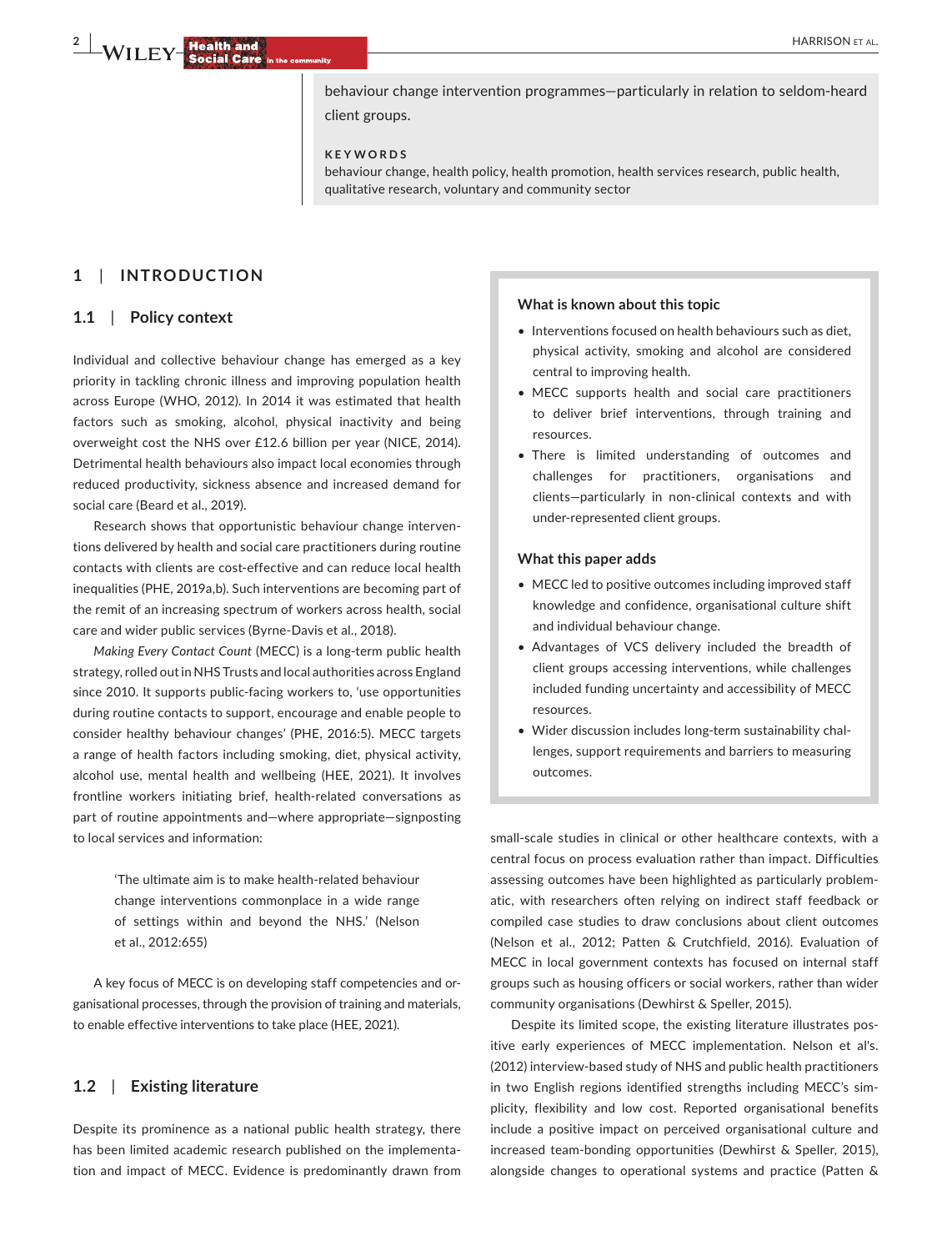Crutchfield, 2016). For frontline workers, findings demonstrate improved skills, knowledge and confidence measured using pre- and post-training evaluation questionnaires—for both MECC and similar behaviour change programmes (Bull & Dale, 2020; Dewhirst & Speller, 2015; Patten & Crutchfield, 2016). However, the sustainability of specific techniques included in MECC training, such as open discovery questions and goal-setting, seems to be more varied (Frost et al., 2018; Lawrence et al., 2016).

Existing studies illustrate variable uptake of MECC, which is explained by a range of practical, attitudinal and cultural barriers (Keyworth et al., 2018). Examples include resistance from medical practitioners, unease about the potential to offend clients and staff concerns over workload increases related to recording, referral and monitoring requirements (Keyworth et al., 2018; Nelson et al., 2012; Patten & Crutchfield, 2016). Dewhirst and Speller (2015) highlighted that, while staff knowledge and confidence increased as a result of MECC, there was little change to the wider factors that make discussing healthy lifestyles easier or more difficult—such as time available, client attitudes and service organisation. Greater exploration of factors affecting the use of behaviour change interventions post-training, including workplace barriers and the availability of support, is needed (Bull & Dale, 2020).

## **1.3**  | **The role of the VCS in health and social care delivery**

The last few decades have seen a significant increase in the delivery of public services by the voluntary and community sector (VCS) in the UK and internationally (Dacombe & Morrow, 2016; Newbigging et al., 2017). Research shows that VCS agencies are well-placed to cross institutional boundaries in health and social care and increase capacity related to health promotion, yet they experience challenges related to training needs, resources and lack of systematic approaches to outcomes evaluation (Boyle et al., 2007; Croft & Currie, 2020). Findings also highlight the challenges of partnership working between VCS and statutory functions such as general practice, including differences in operational systems, governance and professional boundaries (Southby & Gamsu, 2017).

A unique and distinctive feature of the VCS role in public service delivery has been the ability to gain the trust of under-represented groups, enabling engagement with—and playing an important role in the provision of services for—those considered 'seldom-heard', 'marginalised' or 'hard-to-reach' (Flanagan & Hancock, 2010; Healthwatch, 2020; Powell et al., 2017). Such phrases are used to describe groups who have traditionally been excluded from, or inadequately represented in, services or decision-making. Examples include ethnic minority groups, carers, the LGBTQ  $+$  community, people with mental or physical disabilities, refugees and asylum seekers, people experiencing homelessness and young people (Flanagan & Hancock, 2010; Healthwatch, 2020).

Barriers to accessing services for this cohort are well-documented. Findings highlight a need for flexible service boundaries, increased partnership working and time to establish trust in order to improve

service experience and engagement (Flanagan & Hancock, 2010). It is argued that the greater flexibility and ability to establish trust by the VCS has led to its relative success in engaging under-represented groups, when compared to more mainstream approaches (Flanagan & Hancock, 2010; Goopy & Kassan, 2019; Powell et al., 2017).

The challenges of realising the policy goal of greater VCS involvement in health and social care delivery has led to initiatives such as financial incentives and the creation of new workforce roles and network structures to support VCS engagement (Croft & Currie, 2020; Isaacs & Jellink, 2007; Jennings, 2015). A recent study of voluntary sector involvement in integrated care provision by Croft and Currie (2020) illustrated the value of dedicated workforce roles in facilitating joint working and supporting VCS agencies to navigate the complex system barriers between health and social care. The findings highlighted the importance of regulation and 'normative control' exerted by commissioners, to maximise engagement from healthcare professionals and reduce the risk of exploitation of VSC provider flexibility to 'patch' provision by overstretched service providers.

#### **1.4**  | **The current study**

This paper broadens the evidence base by drawing upon findings from an external evaluation of voluntary and community sector (VCS) implementation of MECC. The evaluation took place from February to July 2019. Given the policy priorities already described, this context provided a unique setting within which to explore MECC implementation and early impact on stakeholders including partner organisations, frontline workers and clients.

The aims of the research were to:

- a. Establish if (and how) the programme had impacted upon the VCS workforce.
- b. Identify any benefits, challenges and unintended consequences.
- c. Explore the extent to which MECC had influenced outcomes for end users.

#### **1.5**  | **Research context**

The evaluated programme was funded from June 2017 to September 2019 by a local authority in the North East of England. It involved the delivery of training in MECC brief interventions to over 500 frontline staff, alongside a £300,000 grant fund made available to local VCS organisations to enable participation and embedding of the MECC approach. The programme design targeted VCS organisations who were working with seldom-heard groups such as asylum seekers, carers and people with learning difficulties, as well as those at heightened risk of wider health inequalities such as cancer survivors. A total of 19 local VCS partners were involved initially, forming the primary focus for the research. Later phases extended to wider council services and additional groups including the LGBTQ  $+$  community and armed forces service leavers.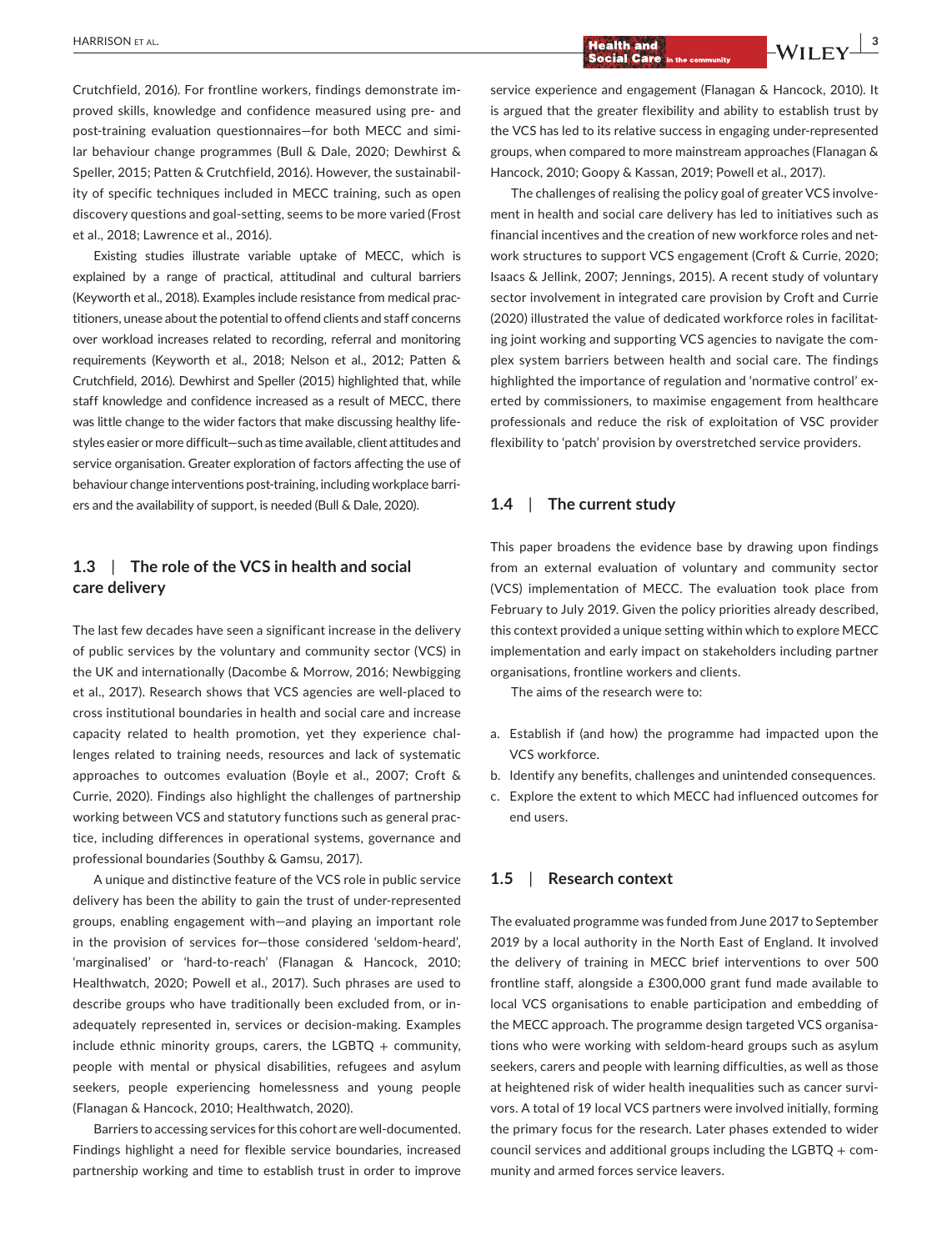# **2**  | **METHODS**

## **2.1**  | **Study design**

The research utilised a three-stage, qualitative design:

- 1. Journey mapping workshop with the MECC delivery team, VCS leads, workers and volunteers (*n* = 20).
- 2. Semi-structured interviews with MECC delivery team members, VCS leads, frontline workers and volunteers ( $n = 11$ ).
- 3. Focus group discussions with service users ( $n = 22$ ).

The combination of methods allowed a range of perspectives to be sought and was considered important to maximise validity of the findings through triangulation (Patton, 2002). The study received ethical approval from Northumbria University (ref 15553). Written informed consent was obtained from participants at the start of the workshop, interviews and focus groups. Discussion prompts for each stage are provided in Table 1.

## **2.2**  | **Sampling**

A purposive sampling approach was taken whereby prospective participants were approached due to their involvement in MECC as workers, volunteers or clients. All 19 VCS organisations were approached to take part via an opt-in invitation email, sent out by the MECC programme on

behalf of the research team in order to uphold data protection requirements. Separate invitation emails were sent regarding each study element (including the mapping workshop, interviews, focus groups and a final dissemination event), approximately 6–8 weeks apart.

Table 2 provides an overview of the organisational focus and core client group of participating VCS organisations, alongside an indication of their level of involvement in the study. 13 VCS partners took part in at least one element of primary data collection, alongside one internal council department. The focus of organisations for those who did not take part included homelessness, dementia, eating disorders, poverty and learning difficulties. Where reasons for non-participation were provided these included staffing and capacity challenges, particularly for smaller organisations. Table 3 provides an overview of key sample details and data generated at each research stage.

## **2.3**  | **Stage 1: Mapping workshop with MECC delivery team, VCS leads and frontline workers**

An initial, face-to-face journey mapping workshop brought together VCS service managers, frontline workers and volunteers  $(n = 15$  from 11 VCS organisations) with the local authority MECC delivery team (*n* = 5). Participants undertook a 'MECC Journey Mapping' exercise to prompt reflection on the implementation process, including decisions made and challenges faced. 16 individual

**TABLE 1** Overview of discussion topics for the three data collection phases

| Stage 1<br>Mapping workshop | Mapping prompts<br>WHERE YOU STARTED (Expectations–Resources–People involved–Plans for funding–Motivation to be involved–What<br>you wanted to achieve)<br>WHERE YOU ARE NOW (Activities–Resources–Staff groups/partners involved–How funding is used–Motivation–What<br>you have achieved)<br>THE PROCESS (Decisions made–Changes of plans–Challenges–Operating context–Expectations versus reality)<br>What have you learned? Where next?<br>Table discussion prompts<br>1. What are the main differences between 'where you started' and 'where you are now'? Reasons for those differences? |
|-----------------------------|-------------------------------------------------------------------------------------------------------------------------------------------------------------------------------------------------------------------------------------------------------------------------------------------------------------------------------------------------------------------------------------------------------------------------------------------------------------------------------------------------------------------------------------------------------------------------------------------------|
|                             | 2. Anything you would do differently now?<br>3. How similar or different are the experiences around your table?                                                                                                                                                                                                                                                                                                                                                                                                                                                                                 |
|                             |                                                                                                                                                                                                                                                                                                                                                                                                                                                                                                                                                                                                 |
| Stage 2                     | 1. Your role and involvement with MECC                                                                                                                                                                                                                                                                                                                                                                                                                                                                                                                                                          |
| Interviews                  | 2. Early days and expectations                                                                                                                                                                                                                                                                                                                                                                                                                                                                                                                                                                  |
|                             | [How did you feel about getting involved? What barriers/facilitators did you face during initial implementation?]                                                                                                                                                                                                                                                                                                                                                                                                                                                                               |
|                             | 3. MECC in your organisation                                                                                                                                                                                                                                                                                                                                                                                                                                                                                                                                                                    |
|                             | [What does MECC look like in your organisation now? How have staff responded? Any changes to organisational processes? How<br>is information about MECC recorded?]                                                                                                                                                                                                                                                                                                                                                                                                                              |
|                             | 4. Impact or benefits of MECC                                                                                                                                                                                                                                                                                                                                                                                                                                                                                                                                                                   |
|                             | [For staff, organisation, clients, wider organisations/networks]                                                                                                                                                                                                                                                                                                                                                                                                                                                                                                                                |
|                             | 5. Challenges and barriers                                                                                                                                                                                                                                                                                                                                                                                                                                                                                                                                                                      |
|                             | [For staff, organisation, clients]                                                                                                                                                                                                                                                                                                                                                                                                                                                                                                                                                              |
|                             | 6. Any ways MECC could be modified or improved?                                                                                                                                                                                                                                                                                                                                                                                                                                                                                                                                                 |
|                             | 7. Do you plan to continue MECC within the organisation?                                                                                                                                                                                                                                                                                                                                                                                                                                                                                                                                        |
| Stage 3                     | 1. What do you think about the health and wellbeing (MECC) activities/sessions you have taken part in recently?                                                                                                                                                                                                                                                                                                                                                                                                                                                                                 |
| Client focus groups         | What did you like about them? Anything you didn't like? Anything that could be improved?                                                                                                                                                                                                                                                                                                                                                                                                                                                                                                        |
|                             | 2. Have any changes happened as a result of the sessions?                                                                                                                                                                                                                                                                                                                                                                                                                                                                                                                                       |
|                             | Are you doing anything differently? Any new skills or things you've learned? Any other changes that have happened since?                                                                                                                                                                                                                                                                                                                                                                                                                                                                        |
|                             | 3. Do you have any recommendations that you would like to make?                                                                                                                                                                                                                                                                                                                                                                                                                                                                                                                                 |
|                             | What could improve the sessions/activities? Anything else you would like to see in your local area related to health and wellbeing?                                                                                                                                                                                                                                                                                                                                                                                                                                                             |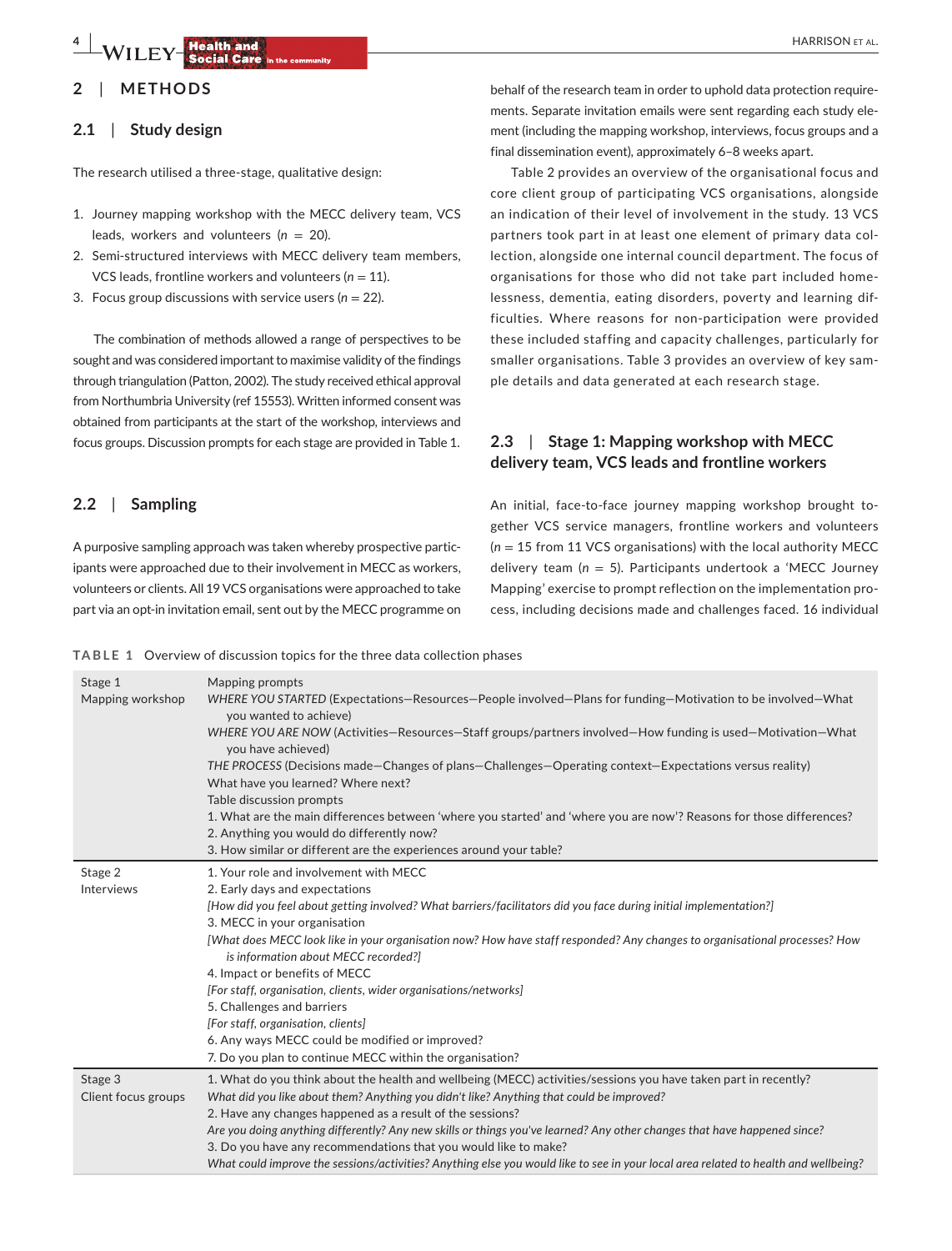**TABLE 2** Overview of organisational focus, client group and level of involvement in the study for participating VCS organisations

| <b>Identifier</b> | Organisation focus/client group                                                                                  | Participation in<br>study |
|-------------------|------------------------------------------------------------------------------------------------------------------|---------------------------|
| VCS01             | Young adults<br>Learning disabilities/difficulties<br>Autism spectrum disorder (ASD)<br>Mental health            | MW, I, FG $(n = 9)$       |
| VCS <sub>02</sub> | Carers<br>Young carers                                                                                           | <b>MW</b>                 |
| VCS <sub>03</sub> | Cancer support                                                                                                   | MW. I                     |
| VCS04             | $LGBTO+$<br>Social inclusion and mental<br>health                                                                | <b>MW</b>                 |
| VCS <sub>05</sub> | Disadvantaged children and<br>young people<br>Social inclusion                                                   | MW                        |
| VCS <sub>06</sub> | Community cohesion and<br>antisocial behaviour<br>Young people                                                   | <b>MW</b>                 |
| VCS07             | Learning disabilities/difficulties<br>Autism spectrum disorder (ASD)<br>Mental health<br>Advocacy and user voice | MW, I, FG $(n = 7)$       |
| VCS08             | Consumer rights<br>Financial, housing, employment,<br>health, immigration, family<br>law                         | MW.I                      |
| VCS <sub>09</sub> | Minority ethnic groups<br>Arts and cultural development                                                          | <b>MW</b>                 |
| <b>VCS10</b>      | Mental health<br>Older people<br>Children and young people                                                       | MW, I, FG $(n = 6)$       |
| VCS11             | Refugees and asylum seekers                                                                                      | <b>MW</b>                 |
| <b>VCS12</b>      | VCS infrastructure organisation<br>Sector advice and support                                                     | I                         |
| VCS13             | Young women and young<br>mothers<br>Crisis support                                                               | I                         |

*Note:* Key for study involvement indicators in Table 2: Mapping workshop [MW], VCS interviews [I] and client focus group [FG].

maps were generated—one for each participating VCS organisation and one for each MECC delivery team member. Semi-structured table discussions facilitated by the research team further explored the experiences of attendees, documented through detailed written notes.

## **2.4**  | **Stage 2: Semi-structured interviews with delivery team, VCS leads and frontline workers**

Stage 2 explored the views of delivery leads, frontline workers and volunteers in more depth. One-to-one semi-structured interviews (*n* = 11) were undertaken with local authority MECC delivery leads

 $\frac{1}{2}$   $\frac{1}{2}$   $\frac{1}{2}$   $\frac{1}{2}$   $\frac{1}{2}$   $\frac{1}{2}$   $\frac{1}{2}$   $\frac{1}{2}$   $\frac{1}{2}$   $\frac{1}{2}$   $\frac{1}{2}$   $\frac{1}{2}$   $\frac{1}{2}$   $\frac{1}{2}$   $\frac{1}{2}$   $\frac{1}{2}$   $\frac{1}{2}$   $\frac{1}{2}$   $\frac{1}{2}$   $\frac{1}{2}$   $\frac{1}{2}$ 

 $(n = 3)$ , VCS MECC leads and frontline workers  $(n = 6)$  and one internal council department (*n =* 2). The majority of interviews took place in a private meeting room at the participant's place of work, with one conducted via telephone and one on university premises according to participant preferences. Interviews were audio-recorded and lasted from 34 to 95 min.

# **2.5**  | **Stage 3: Focus groups with clients and service users**

Three focus groups took place during June-July 2019, involving 22 clients plus 3 supporting frontline workers. All 19 organisations were invited to take part, of which 3 opted in during the study timeframe. Each focus group was facilitated by two researchers and took place on the VCS organisation's premises, as part of a regular group meeting. Study information was sent ahead to group facilitators, alongside an offer to discuss any specific requirements or attend an earlier meeting to introduce the research team in advance. Materials were adapted where required, for example through the development of large-print study information sheets and shortened discussion questions. Focus groups lasted between 49 and 79 min, with two of the three being audio-recorded. In the remaining group, detailed notes were taken.

Focus group participants represented a range of seldom-heard groups including those with learning disabilities and difficulties, young people, older people and mental health service users. Participant status as a member of an under-represented group was inferred from the person's group membership (for example being a member of a learning difficulties group), rather than the collection of detailed demographic or needs-related information from individual participants. Related ethical considerations and limitations are considered in the discussion section.

## **2.6**  | **Analysis**

The data was analysed thematically using an approach based on Ritchie and Spencer's (1994) thematic framework analysis. This involves a series of processes including familiarisation, indexing, framework development, mapping and interpretation. Facilitated using the QSR analysis software NVivo, an 'open coding' process was used to iteratively generate a thematic framework from the data. Mapping, interview and focus group data were initially coded separately; however, emerging themes were later merged into one shared framework due to a high level of correspondence between themes identified across the different data sources. An overview of themes and sub-themes generated through the analysis is provided in Table 4.

Emerging findings and research team interpretations were shared with the local authority programme team ( $n = 5$ ) for discussion and interrogation at a face-to-face session in June 2019. Following this they were shared with VCS partners, clients and wider stakeholders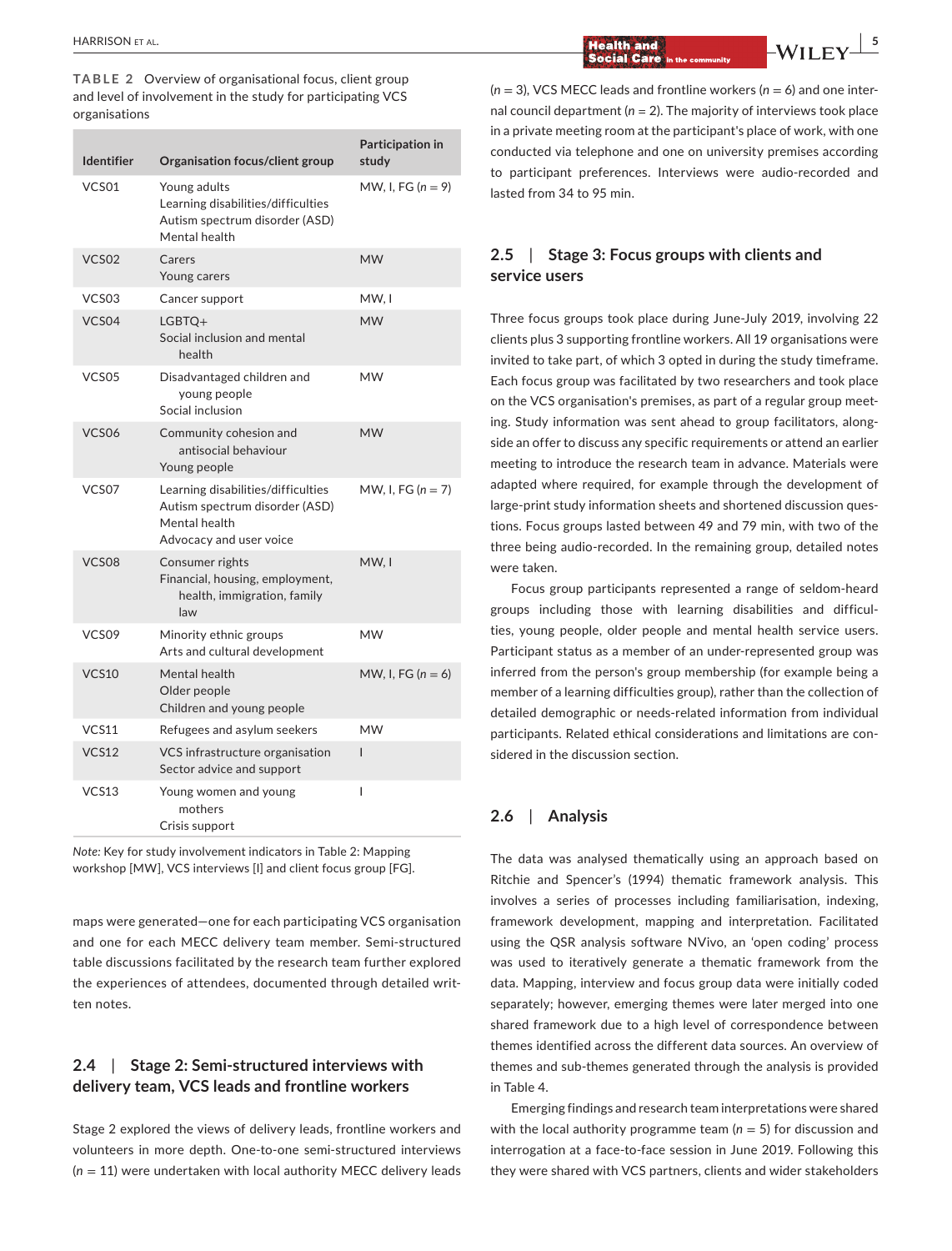**TABLE 3** Sample details and data generated for the three data collection phases

| <b>Study element</b>         | Number of<br>participants                                                                                                                                         | <b>Participant details</b>                                                                                                                                                                                                                                                                                                                                   | Data generated                                                                 |
|------------------------------|-------------------------------------------------------------------------------------------------------------------------------------------------------------------|--------------------------------------------------------------------------------------------------------------------------------------------------------------------------------------------------------------------------------------------------------------------------------------------------------------------------------------------------------------|--------------------------------------------------------------------------------|
| Stage 1: Mapping workshop    | 20 (15 from 11 VCS<br>partners; 5 local<br>authority MECC<br>delivery leads)                                                                                      | 7 female; 13 male<br>Job roles including Chief Executive,<br>Development Manager, Advocacy<br>Worker, Volunteer Coordinator,<br>member<br>See Table 2 for client groups represented                                                                                                                                                                          | Written VCS and MECC team 'journey<br>maps'<br>Detailed table discussion notes |
| Stage 2: Interviews          | 11 (6 VCS delivery<br>leads and workers;<br>3 MECC local<br>authority delivery<br>leads; 2 from an<br>internal council<br>department<br>participating in<br>MECC) | 6 female; 3 male<br>Job roles including Chief Executive,<br>Partnership Support Manager,<br>Outreach Worker and User<br><b>Involvement Worker</b><br>See Table 2 for client groups represented                                                                                                                                                               | Interview transcripts<br>Field notes                                           |
| Stage 3: Client focus groups | 22 (From 3 VCS<br>partner<br>organisations)                                                                                                                       | 11 female: 11 male<br>Age range from 18 to over 80 years<br>Focus Group 1 ( $n = 9$ )-Young people with<br>learning disabilities and difficulties<br>Focus Group 2 ( $n = 7$ )-Adults with<br>learning difficulties, autism spectrum<br>disorder (ASD) and mental health<br>support needs<br>Focus Group 3 ( $n = 6$ )-Older people's<br>mental health group | Focus group transcripts (2)<br>Detailed discussion notes (1)<br>Field notes    |

for feedback and discussion, as part of a MECC celebration event in autumn 2019 (*n* = 69).

## **3**  | **Findings**

The findings reported here focus on VCS implementation and delivery of MECC. We examine key features and advantages of VCS delivery, before exploring outcomes for organisations, workers and clients. The final section outlines barriers and challenges to implementation, including those unique to the VCS context.

# **3.1**  | **MECC implementation and VCS delivery with seldom-heard groups**

The VCS delivery model provided a unique point of departure from examples of MECC implementation identified nationally. The data highlighted a strong level of fit between MECC principles and organisational ethos for the majority of VCS delivery partners involved in the research, leading to high levels of reported motivation to take part:

> 'We help change people's lives. We're a little building block and MECC totally fits in with that.' (R39, VCS Lead—interview)

One key feature of VCS delivery was wide observed diversity and extensive programme reach in terms of partners involved, approach taken, activities delivered and communities engaged. Building on existing local relationships, this formed an important part of the rationale behind encouraging VCS-led implementation by the local government programme team:

> 'I know those communities and the reach [VCS partners] have. If you sit within public health or local authority, quite often you're removed from those types of communities. So to me it was a perfect way to … thread that together.' (R3, MECC Delivery Lead—interview)

The analysis highlighted a wide range of client groups accessed through the VCS delivery model. These included people with learning disabilities and difficulties, refugees and asylum seekers, the LGBTQ + community, young carers, older people and those experiencing dementia, young mothers and women experiencing mental health problems. The potential for networking and collaboration across this landscape was an important part of MECC's perceived value to VCS partners:

> 'We wanted to be part of a consortium delivering the same ideology.' (R14, VCS Lead—workshop)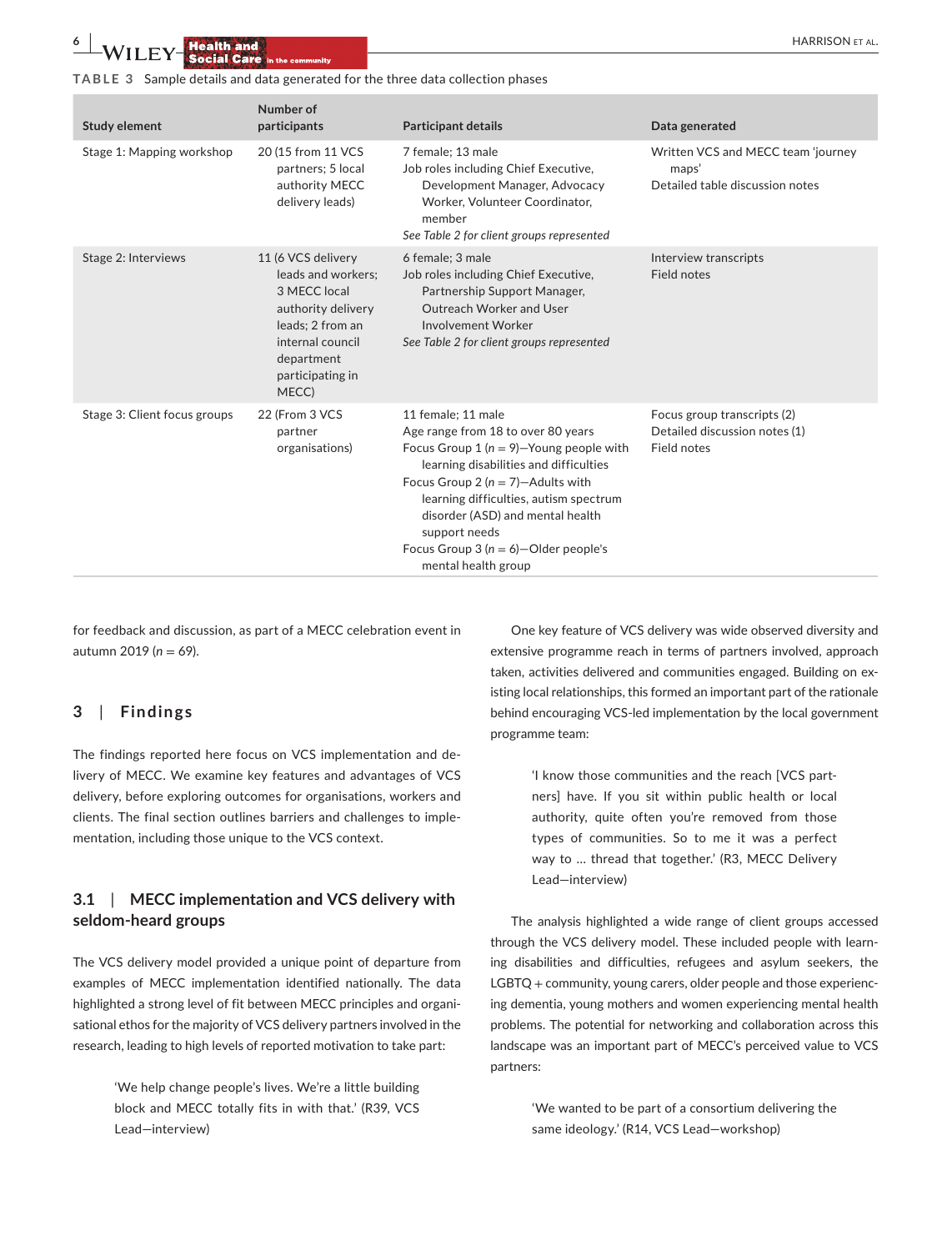**TABLE 4** Thematic framework (including themes and sub-themes)

| Theme                                            | Sub-theme                                               | <b>Example codes</b>                                                                                                                                                                          |
|--------------------------------------------------|---------------------------------------------------------|-----------------------------------------------------------------------------------------------------------------------------------------------------------------------------------------------|
| 1. Early days and expectations                   | 1.1. Motivation and partner expectations                | Compatibility with goals/ethos/areas of interest (high)<br>Maximise value of everyday contacts<br>Partnership/consortium/'joined-up' approach<br>Training opportunities<br>Mixed expectations |
|                                                  | 1.2. Clarity (lack of)                                  | Ambiguity<br>Uncertainty/confusion                                                                                                                                                            |
| 2. Organisational approach and<br>delivery model | 2.1. Programme reach and diversity                      | Whole workforce approach<br>Partners involved (range of)<br>Areas of focus (range of)<br>Groups reached (range of)<br>Close relationships (to client)                                         |
|                                                  | 2.2. Variations in implementation                       | Flexibility<br><b>Structure of MECC</b><br>Activities delivered (range of)                                                                                                                    |
|                                                  | 2.3. MECC programme team and resources                  | Team (positive)<br>Training (mixed)<br>Tailoring resources (need for/process of)<br>Planning and administration                                                                               |
|                                                  | 2.4. Partnerships and collaborative working             | Networking (value of)<br>Formal opportunities (fewer than anticipated)                                                                                                                        |
| 3. Organisational outcomes and<br>impact         | 3.1. Reinforcing existing practice                      | 'Already doing it'<br>Framework/scaffolding<br>Consistency of approach (improved)<br>'Validation' of practice<br>Visibility to funders (improved)                                             |
|                                                  | 3.2. Impact on organisations                            | Processes<br>Culture<br>Cumulative impact of strengthened staff practice<br>'Catalyst'                                                                                                        |
|                                                  | 3.3. Wider outcomes                                     | <b>Building networks</b><br>Accessing funding                                                                                                                                                 |
| 4. Worker outcomes                               | 4.1. Knowledge, confidence and motivation               | Improvements in<br>Lack of change/Individual differences                                                                                                                                      |
|                                                  | 4.2. Changes to practice                                | Client interactions and signposting<br>Being proactive<br>Attitude change                                                                                                                     |
|                                                  | 4.3. Impact on health and wellbeing (self<br>or others) | Lifestyle changes<br>'Mindful' choices<br>Self-care (mental health)<br>Setting example to friends/family<br>Attitude/response to family/friends (more positive)                               |
| 5. Client outcomes                               | 5.1. Knowledge and awareness                            | Healthy habits<br>'Shock factor'<br>Food and nutrition<br>Physical activity<br>Other (alcohol, mental health, sleep, daily routines, budgeting)                                               |
|                                                  | 5.2. Behaviour change                                   | Food and nutrition<br>Physical activity<br>Other behaviour change                                                                                                                             |
|                                                  | 5.3. Wider outcomes                                     | Social networks and community inclusion<br>Peer facilitation and communication skills                                                                                                         |

Wider community impact

(Continues)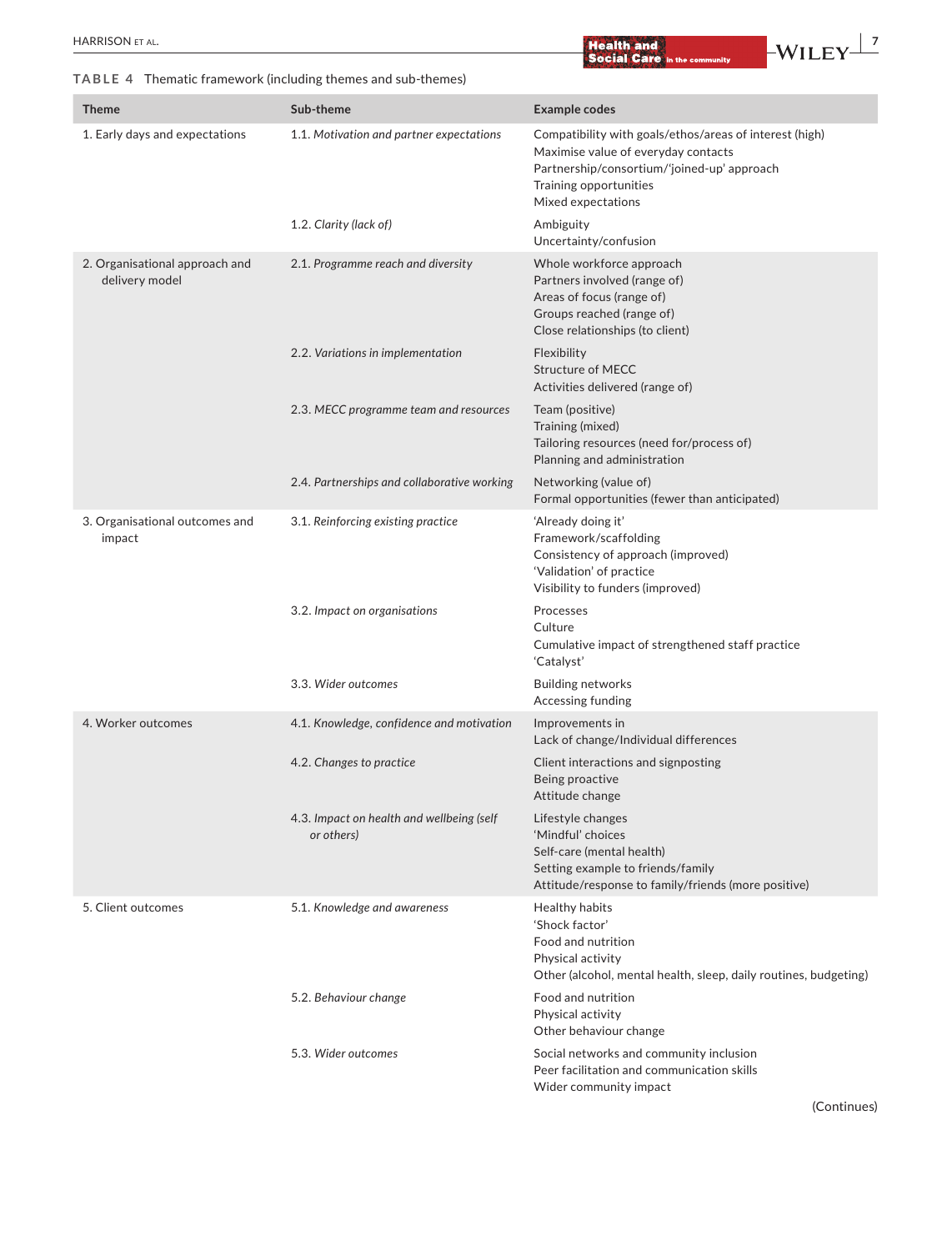#### **TABLE 4** (Continued)

| <b>Theme</b>                                          | Sub-theme                        | <b>Example codes</b>                                                                                                                                                                                        |
|-------------------------------------------------------|----------------------------------|-------------------------------------------------------------------------------------------------------------------------------------------------------------------------------------------------------------|
| 6. Barriers, challenges and<br>individual differences | 6.1. Programme and partner-level | Accessibility/appropriateness of MECC resources<br>Organisational commitment (variations in)<br>Local constraints<br><b>VCS</b> challenges<br>Legacy and long-term knowledge transfer<br>Measuring outcomes |
|                                                       | 6.2. Worker-level                | Individual differences<br>Background<br>Role and service focus<br>Time/workload pressures<br>Perceptions of worker-client relationship                                                                      |
|                                                       | 6.3. Client-level                | Individual differences<br>Complexity<br>Wider circumstances<br>Long-term support (importance of)                                                                                                            |

Despite high levels of motivation to take part, VCS delivery partners reported mixed views related to early expectations and experience of MECC. The findings illustrated a range of administrative and planning complexities that were difficult to navigate locally, including outcomes reporting requirements and training booking systems. Collaborative aspects were reported to have been less central to delivery than anticipated, leading to early recommendations for the introduction of additional, formal networking elements:

> 'With the name of the programme being Make Every Contact Count, where is the networking?' (R8, Client—focus group)

#### **3.2**  | **Positive organisational outcomes**

The findings articulated a range of positive outcomes for MECC partner organisations. MECC was commonly referred to as having reinforced or validated existing practice, providing a framework to underpin work that organisations were already doing or enabling them to go further in their approach to supporting behaviour change for clients:

> 'It provides the authenticity to do something we've always done but as part of something bigger … it's no longer just me being nosey.' (R38, internal council service—interview)

Examples were provided of positive impact on organisational processes, including the integration of MECC principles into initial client assessments and staff training, as well as on organisational culture through the encouragement of an atmosphere where staff could speak more freely about their health and wellbeing:

'Because we've talked about mental health in the workplace and things like that, lots of conversations … about carers looking after their own health… I think it's helped embed an atmosphere where people are freer to talk about those things. And … not just virtue sharing but saying, 'Well, I find it really hard to do that'…' (R22, VCS Lead—interview)

One key area of perceived benefit to partner organisations was the access to training and subsequent enhanced practice for frontline workers and volunteers. Frontline workers reported increased knowledge on key MECC topics, alongside feeling more confident in raising these topics with clients. The most commonly reported example of practice change was workers being more 'proactive', with MECC providing justification to go 'one step further' during everyday contacts. Some participants self-reported an increased frequency of healthy lifestyle conversations with those around them. Others reported more 'meaningful' interactions, improved conversation and facilitation skills, or the provision of more 'appropriate' responses to clients in crisis:

> 'MECC helped me as an individual respond appropriately to several people experiencing suicidal thoughts.' (R1, VCS Lead—workshop)

> 'The whole thing of being a self-advocacy group is speaking up for people … what it's helped me to do is, I think I've got a broader look … at what gives people good lives … MECC helped us look at things in a different way.' (R4, VCS Lead—focus group)

Visible in the second quote, MECC was also linked to a perceived re-framing towards a broader perspective on what gives people 'good lives' (R4).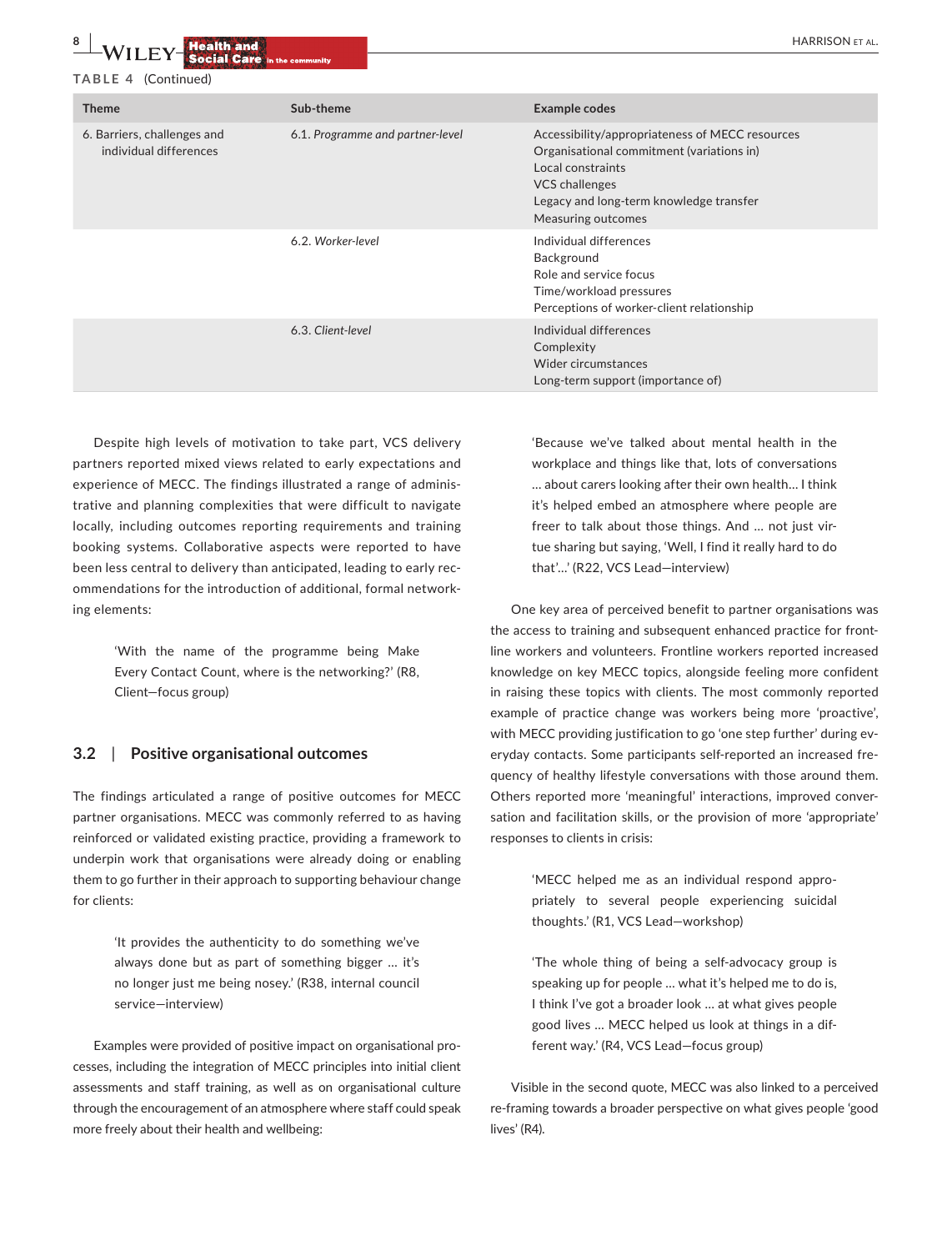## **3.3**  | **Client outcomes**

# 3.3.1 | Knowledge, awareness and behaviour change

Described as a 'major learning curve', client focus group participants described enhanced knowledge and awareness on a range of issues related to everyday health behaviours. Food and nutrition were observed as a common area of new knowledge, alongside physical activity (including age-appropriate exercise), alcohol and sleep routines.

Reported outcomes related to food and nutrition included eating healthier meals, reduced consumption of energy drinks and fizzy drinks, expanded diets, new experiences related to cooking and food handling, and an increase in social cooking and eating activities:

> 'It was very informative, we all felt quite elated really … I do now check labels in the shops, especially fat and sugar contents. Previously I would disregard the labels, I wouldn't even look at them.' (R42, women's wellbeing group)

> 'I think the main thing for me has been expanding my diet … I started off with a really restricted diet, I only touched the likes of potatoes, cottage pie, just a small group … but then eventually I've expanded into pastas … omelettes have become a regular part of my diet … that's the big thing for me, that's the difference that both myself and my family have seen.' (R27, young people's group)

> 'We started doing the cooking on a budget thing, which eventually became Come Dine with Us … cooked our own stuff and now everyone's … much more aware and self-conscious of what to watch out for in these different products and how to cook a healthy meal.' (R26, young people's group)

Related to physical activity, participants in all three focus groups reported taking part in more physical and outdoor activities, and all three were in the process of setting up their own walking groups as a follow-on outcome of MECC. Some participants had already seen the benefits of increased physical activity:

> 'I've seen a lot of difference because I used to have back problems and I've lost a little bit of weight as well.' (R45, women's wellbeing group)

> 'Obviously being outdoors has so many different health benefits, it's unbelievable … Walking is good for your mental health, it's good to clear your mind … It feels great.' (R8, young people's group)

### 3.3.2 | Wider social and community inclusion

In addition to health and wellbeing behaviour change, focus group participants reported wider outcomes related to social networks, community inclusion and leadership skills. Some were directly linked to MECC, such as peer delivery of MECC sessions, while others came about through a combination of MECC and existing VCS partner activity. Reported outcomes included making friends, increased confidence and a greater awareness of provision in the local community:

> 'I think it's been good because I've got to know people that I hadn't known before … through the MECC I've made more friends … cos they come out walking with us as well … I think it's got more people like us out and about.' (R32, learning disabilities group)

> 'Another thing that's coming up is we're planning on a walking project … which I've been given the big part of the lead … I've already done the planning stages … all the training … basically the health and safety side of walking … your risk assessment, the right things to take outside, to be prepared for all sorts of weather … We're all prepared, I've planned the routes.' (R26, young people's group)

## 3.3.3 | Adaptation of MECC for seldomheard groups

The findings highlighted the significant time and capacity spent by VCS partners and local authority leads in adapting existing MECC resources to the needs of specific client groups. Examples included creating resources in additional languages or visual rather than written form, and working with clients to design practical or creative activities on key MECC themes. The observed close relationships and regular contact between many delivery partners and their clients enabled the development of creative approaches such as drama, group sports, communal cooking and eating, and even peer intervention models. This led to diverse, varied and tailored application of MECC across VCS delivery partners; with new areas of knowledge and behaviour change closely linked to priority interest areas for each specific client group.

## **3.4**  | **Challenges and barriers to VCS implementation**

Balanced against the identified benefits of VCS delivery, the data provided a rich picture of barriers and challenges to successful MECC implementation at different levels including national programme, local programme, VCS sector, partner, frontline worker and client. These are summarised in Table 5.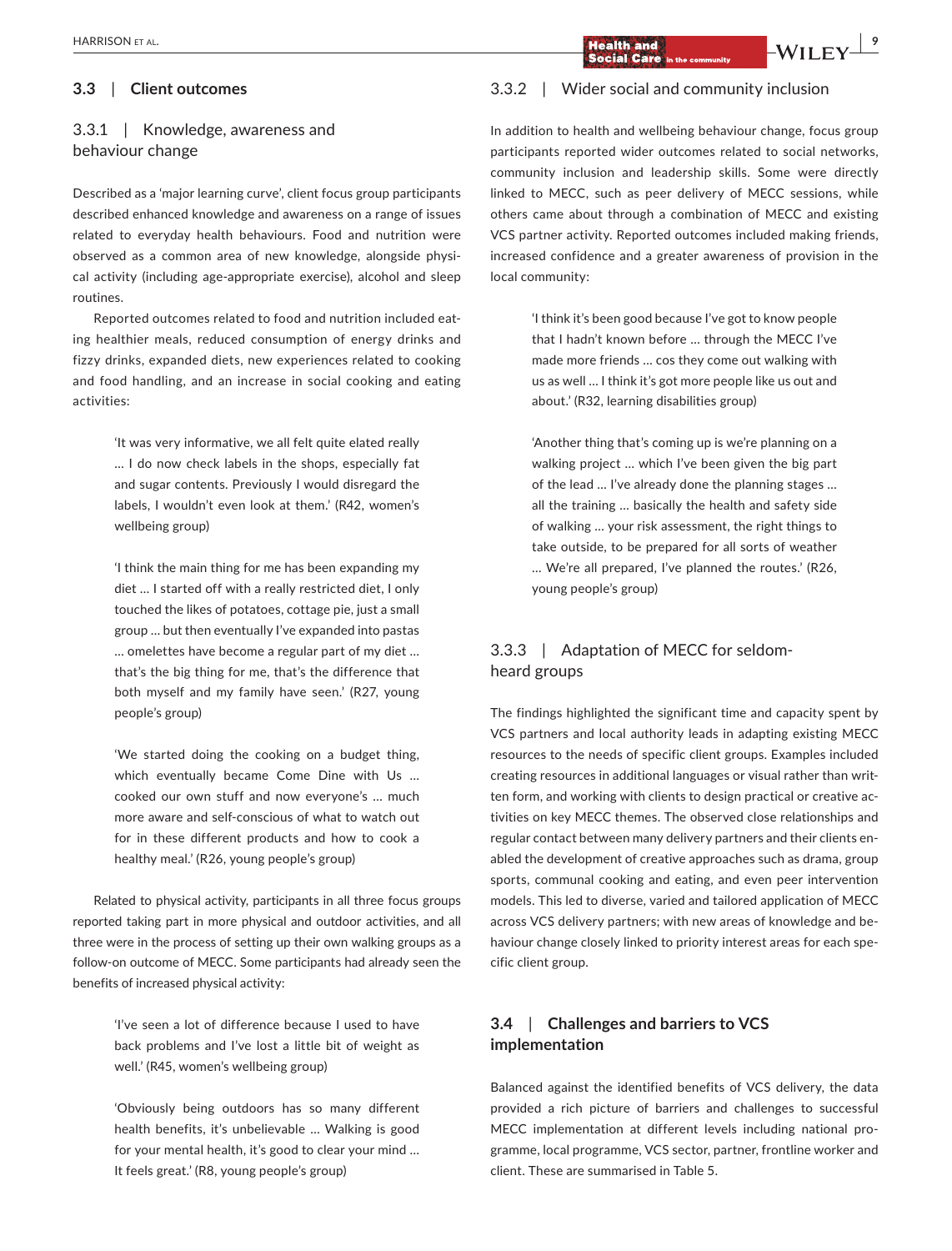|                                                                                 |                                                    | <b>HARRISON ET AL</b>                                                                                                                                                                                                                                                                                                                                                                                                                                                                                                                                                                                                                                                                                                                                                                                                                                                                                                                                                                                                                                                                                                                                                                                                                                                                                                                                                                                                                                                                        |
|---------------------------------------------------------------------------------|----------------------------------------------------|----------------------------------------------------------------------------------------------------------------------------------------------------------------------------------------------------------------------------------------------------------------------------------------------------------------------------------------------------------------------------------------------------------------------------------------------------------------------------------------------------------------------------------------------------------------------------------------------------------------------------------------------------------------------------------------------------------------------------------------------------------------------------------------------------------------------------------------------------------------------------------------------------------------------------------------------------------------------------------------------------------------------------------------------------------------------------------------------------------------------------------------------------------------------------------------------------------------------------------------------------------------------------------------------------------------------------------------------------------------------------------------------------------------------------------------------------------------------------------------------|
| income, relationships)<br>Long-term sustainability<br>Measuring national impact |                                                    | TABLE 5 Summary of identified<br>barriers and challenges to MECC<br>implementation                                                                                                                                                                                                                                                                                                                                                                                                                                                                                                                                                                                                                                                                                                                                                                                                                                                                                                                                                                                                                                                                                                                                                                                                                                                                                                                                                                                                           |
| Time-limited funding<br>external)<br>networks                                   |                                                    |                                                                                                                                                                                                                                                                                                                                                                                                                                                                                                                                                                                                                                                                                                                                                                                                                                                                                                                                                                                                                                                                                                                                                                                                                                                                                                                                                                                                                                                                                              |
|                                                                                 |                                                    |                                                                                                                                                                                                                                                                                                                                                                                                                                                                                                                                                                                                                                                                                                                                                                                                                                                                                                                                                                                                                                                                                                                                                                                                                                                                                                                                                                                                                                                                                              |
|                                                                                 |                                                    |                                                                                                                                                                                                                                                                                                                                                                                                                                                                                                                                                                                                                                                                                                                                                                                                                                                                                                                                                                                                                                                                                                                                                                                                                                                                                                                                                                                                                                                                                              |
| to role)<br>Own health and wellbeing                                            |                                                    |                                                                                                                                                                                                                                                                                                                                                                                                                                                                                                                                                                                                                                                                                                                                                                                                                                                                                                                                                                                                                                                                                                                                                                                                                                                                                                                                                                                                                                                                                              |
| cultural factors)                                                               |                                                    |                                                                                                                                                                                                                                                                                                                                                                                                                                                                                                                                                                                                                                                                                                                                                                                                                                                                                                                                                                                                                                                                                                                                                                                                                                                                                                                                                                                                                                                                                              |
|                                                                                 | <b>Health and<br/>Social Care</b> in the community | Inclusivity and accessibility: A westernised/generalised model?<br>Lack of attention to individual circumstances (e.g. culture, class,<br>Planning, administration and resources<br>VCS delivery model details (e.g. monitoring and reporting<br>requirements, funding parameters and restrictions)<br>Strategic leadership and organisational commitment (internal and<br>Long-term support, transfer of knowledge and links to wider<br>Evaluation and monitoring outcomes<br>Support for collaboration and partnership working<br>Funding and organisational uncertainty<br>Weak governance and lack of infrastructure funding<br>Fluctuating workforce (including reliance on volunteers)<br>Lack of funded opportunities for partnership working<br>Staff capacity and workload pressures<br>Part-time working and reliance on casual staff/volunteers<br>Existing reporting and recording systems<br>Lack of financial flexibility to absorb additional/unexpected costs<br>Nature of client contact (e.g. one-off vs. regular)<br>Motivation to take part (including perceptions of value and relevance<br>Background and existing knowledge<br>Time and workload pressures<br>Language and cultural barriers<br>Complexity of existing health and wellbeing issues<br>Individual interest and attitudes towards change<br>Background and existing knowledge<br>Wider individual circumstances (incl. financial situation, language and<br>Wider factors (incl. benefits assessments) |

Key challenges at national programme-level included the accessibility and suitability of MECC training and resources for specific seldom-heard groups, such as those with English as a secondary language or those with learning difficulties. Flexibility was a crucial factor in successful implementation, as it enabled the development of bespoke, tailored programmes in response to locally identified need, interest and constraints.

Local programme-level challenges were also illustrated, including planning requirements and financial resources allocated to MECC. VCS sector and local partner-level barriers included variations in organisational commitment, capacity and workload pressures, staff turnover and the fluctuating VCS volunteer base. Many such challenges were linked to the wider context of sector-level financial uncertainty, which in turn led to concerns around MECC legacy, long-term sustainability and transfer of knowledge across the VCS workforce. Substantial barriers were also reported in relation to measuring MECC outcomes, with some partners feeling unable to provide sufficient capacity to fulfil MECC reporting requirements.

At frontline worker-level, while perceptions of the overall value of MECC were generally high for those involved in the evaluation, there were some notable individual differences. Where participants

did not identify positive outcomes, a range of explanatory factors were identified. These included perceived relevance, background and existing knowledge, role and service focus (including nature and frequency of client contact), workload/capacity, and perceptions of client relationships—including the potential for MECC to negatively impact on these.

The data also illustrated several client-level challenges. These included individual differences in motivation, interest and attitude towards change, alongside complexity of existing health and wellbeing issues, wider personal circumstances (including financial situation), language barriers and cultural differences. Some of these issues raised a perception of MECC - in its original form - as a privileged or westernised approach:

> 'The only word I would probably be able to use to describe it … is judgemental in that it's expecting the same level of engagement from marginalised parts of society that you would expect from people who have grown up with privilege and I felt really mixed about that.' (R21, VCS frontline worker—interview, describing initial thoughts on MECC)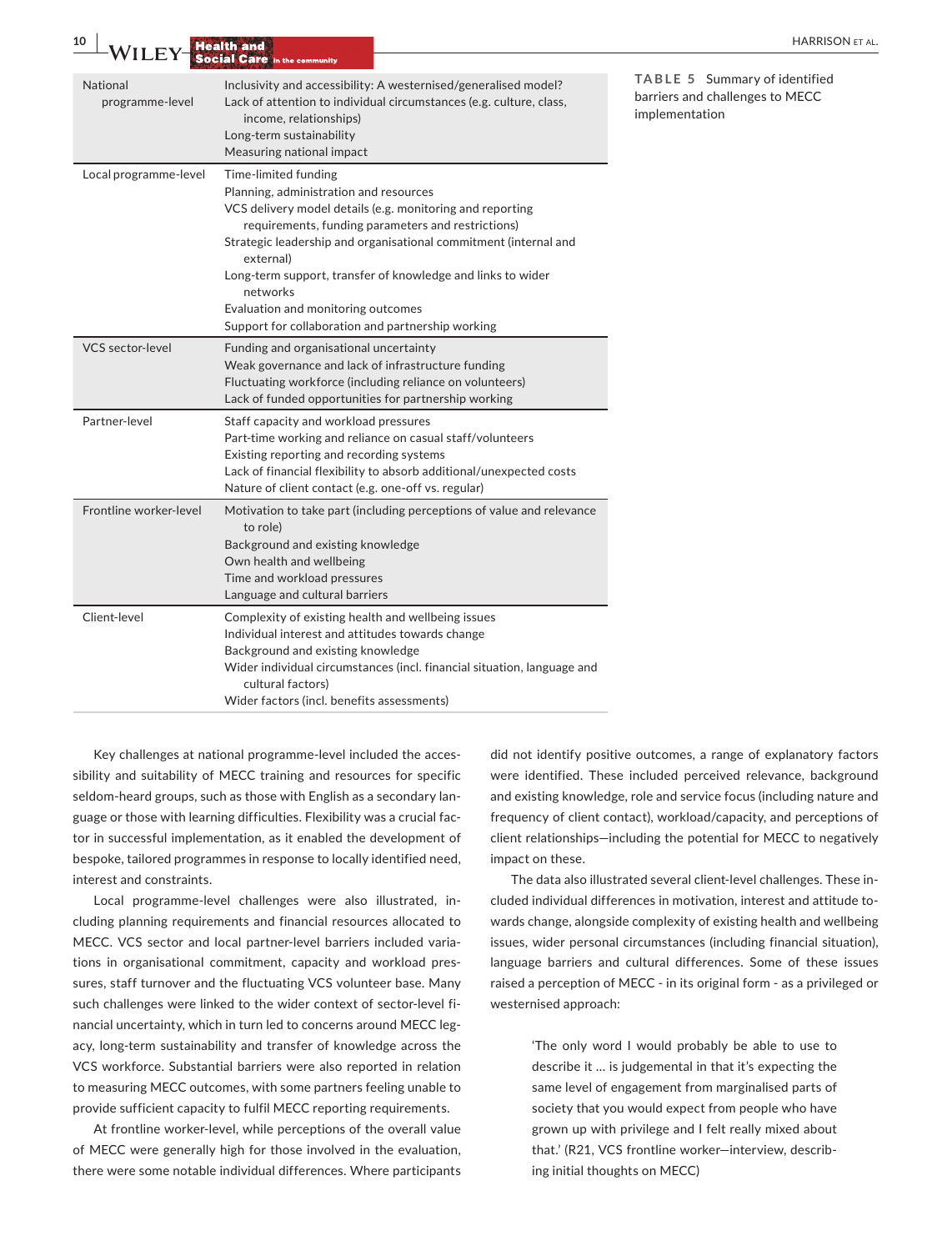# $\frac{1}{2}$   $\frac{1}{2}$   $\frac{1}{2}$   $\frac{1}{2}$   $\frac{1}{2}$   $\frac{1}{2}$   $\frac{1}{2}$   $\frac{1}{2}$   $\frac{1}{2}$   $\frac{1}{2}$   $\frac{1}{2}$   $\frac{1}{2}$   $\frac{1}{2}$   $\frac{1}{2}$   $\frac{1}{2}$   $\frac{1}{2}$   $\frac{1}{2}$   $\frac{1}{2}$  **\frac**

# **4**  | **DISCUSSION**

## **4.1**  | **Advantages and disadvantages of a VCS delivery model of MECC**

The focus on the VCS as central delivery partner of a national health behaviour change programme provided a unique context within which to explore implementation and early impact from the perspective of partner organisations, frontline workers, volunteers and clients.

The findings highlighted clear successes of VCS implementation, including the diversity and extensive reach of the programme which engaged a range of seldom-heard groups. Close, trusted relationships and opportunities for regular client contact held by many partners created opportunities to develop creative, co-produced and relatively long-term interventions. Based on the current findings, we suggest that VCS-led implementation of brief interventions may hold the potential to reach a broader range of clients, and in more diverse ways, than more traditional forms of implementation by clinical practitioners. This supports existing literature which highlights the ability of VCS organisations to provide flexible, trusted services leading to improved engagement with those who are marginalised (Flanagan & Hancock, 2010; Goopy & Kassan, 2019; Powell et al., 2017).

There were however notable trade-offs associated with VCS delivery of MECC brief interventions. Conceptualised as a 'doubleedged sword', challenges included the need for substantial adaptation of resources and additional work—from both the MECC programme team and VCS partners—to improve accessibility to specific client groups. Additional administrative implications included the need for flexibility to respond to a fluctuating workforce and volunteer base, with a high prevalence of part-time working alongside limited organisational capacity to release workers for training. The findings provide useful learning related to both the benefits and support requirements of increased VCS involvement in delivery of brief interventions, as well as other public sector initiatives such as social prescribing.

In the current study, much of MECC's reported success was attributed to the knowledge, enthusiasm and hard work of individual partners and delivery team members. While specific aspects of MECC were highly regarded—such as its flexibility and simplicity of the messages included in training sessions—the data also painted a rich picture of barriers and challenges to successful implementation. Many of the benefits and challenges identified here support findings reported in the wider literature (Bull & Dale, 2020; Nelson et al., 2012; Patten & Crutchfield, 2016). As highlighted in Table 5 however, additional layers of complexity were associated with the VCS delivery model, including sectorlevel funding uncertainty, high staff turnover and reliance on volunteers, and the specific needs and requirements of such a diverse client base. These required local programme leads to help address and navigate barriers faced by individual partners and the VCS sector more widely.

## **4.2**  | **Legacy and long-term sustainability**

The evaluated MECC programme can be understood as a relatively short-term approach to behaviour change, having received timelimited funding over 2 years. Longer-term ambitions of continued, unfunded roll-out by its delivery partners raise questions regarding long-term sustainability and learning transfer. The need for highlevel, strategic commitment to ensure MECC's long-term success emerged as a key theme in this study, mirroring findings elsewhere in the literature (Dewhirst & Speller, 2015; Nelson et al., 2012).

The challenges of sustaining behaviour change for both practitioners and clients beyond an intervention's initial timeframe are well-documented (Dombrowski et al., 2016; Kwasnicka et al., 2016). In the current study, the importance of long-term sustainability was visible from both the client and frontline worker perspective, in relation to maintaining individual behaviour change as well as the need to regularly update and reinforce key public health messages. The significant role of wider support networks was also highlighted, anchored in a conversation about cross-sector reduction in capacity to support health-related behaviour change in recent years. This raises important questions around who will be responsible for driving MECC forward in the longer term and the wider capacity required to support it locally.

### **4.3**  | **MECC as a universal public health solution**

The findings reported here encourage wider discussion around MECC as a conceptual model, including its efficacy and inclusivity as a national model of health behaviour change. The research demonstrated that MECC in its original format may not be accessible for seldom-heard client groups or those with complex needs, with substantial tailoring required by those delivering interventions to enable meaningful participation. Whether this is a realistic expectation for those driving the initiative locally, or should instead be considered a crucial part of MECC's national remit, is open to debate. In addition, limited consideration of the impact of wider contextual factors such as income, family situation, stress and culture on health behaviour led to a perception of MECC as a westernised or 'privileged' approach to behaviour change. If MECC or other behaviour change interventions are intended to engage fully with seldom-heard groups, this work offers insight into areas for future development and investment. This is essential to ensuring that support for health behaviour change is accessible and embedded in the lives of those such interventions are seeking to improve.

## **4.4**  | **Understanding and measuring brief intervention outcomes**

Finally, while the research documented positive early outcomes of MECC, it also raised a series of issues related to programme implementation, monitoring and evaluation. The findings emphasise the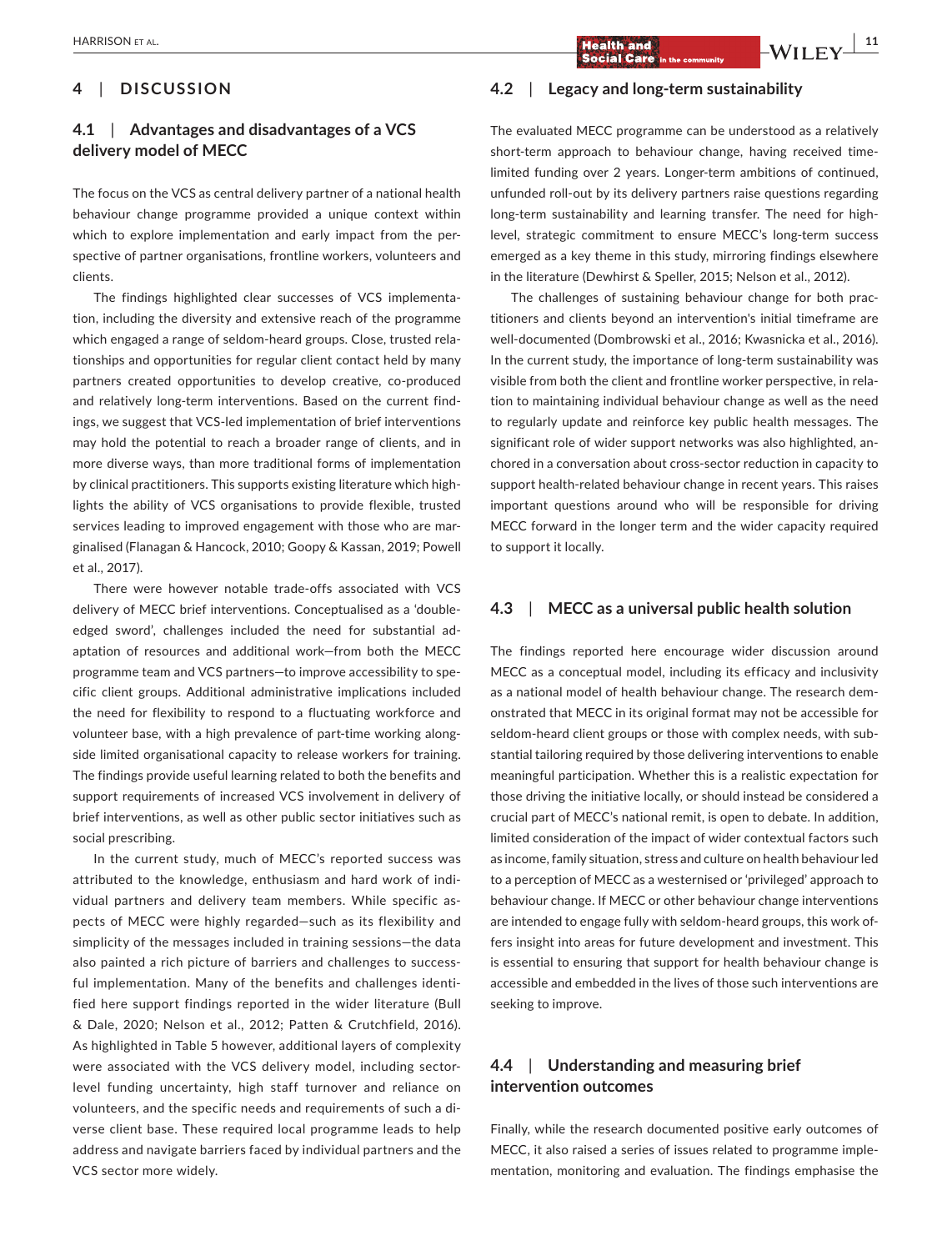**12 WILEY Realth and a**<br>**EXECUTEY Social Care** in the community

need for simple, appropriate and realistic reporting requirements. There was wide variation in motivation and commitment to monitoring outcomes among VCS partners, alongside practical issues related to the robustness of recording systems and their accessibility to external evaluation. Issues related to the visibility of MECC as a standalone programme with separate, attributable and measurable outcomes—as with many brief interventions and preventative approaches—presented further, substantial barriers:

> 'I think people don't really see it as a programme. They just see it as a nice walk on a Friday afternoon … and that's the whole idea of it of course.' (R30, VCS frontline worker)

## **4.5**  | **Study limitations**

While this research provides some promising early findings, it shares several limitations with earlier work on brief interventions and the role of VCS organisations in service delivery. Limitations include the focus on one specific programme in one geographical location at one time-point, which may or may not prove transferable to other contexts. In addition, a lack of accessible reporting systems or research team involvement in the programme's planning stages created an unavoidable reliance on qualitative methods and process evaluation. These points reflect challenges reported elsewhere and re-emphasise the call for long-term, strategic evaluation of MECC alongside investment in shared, accessible evaluation tools (Nelson et al., 2012; Patten & Crutchfield, 2016).

Regarding the focus on seldom-heard groups, it was beyond the scope of the evaluation to examine the extent to which VCS partners meaningfully engaged their target client base. Even with the heightened focus on under-represented groups within the studied MECC delivery model, we can assume that there will have been a significant cohort of people who fell outside the programme's reach. Focus group participant status as a member of a seldom-heard group was inferred from their membership of a particular VCS organisation, rather than being objectively measured. This decision was made based on ethical considerations and in light of the wider challenges of engaging 'hard-to-reach' groups in research (Rockcliffe et al., 2018; Waheed et al., 2015). Similarities shared by the VCS organisations who did not opt-in to the evaluation raise future research questions around the feasibility of delivering such interventions with client groups who may be facing an immediate crisis, or a complex or progressive diagnosis—for example those experiencing homelessness, eating disorders or dementia.

#### **4.6**  | **Conclusion and Recommendations**

This paper contributes to learning related to MECC and other brief intervention programmes, through the detailed analysis of a VCSled delivery model in practice. While this has been demonstrated

to add value through diversity, reach and the close nature of client contact, it has simultaneously been illustrated to create a uniquely challenging environment for implementation. This highlights a need for system-level analysis and comparison of different brief intervention delivery models, to expand our understanding of barriers, facilitators and programme reach beyond traditional implementation contexts.

Building on the multi-layered identification of barriers and challenges to implementation, the findings led to several recommendations for local and national implementation of MECC and other brief intervention programmes. Recommendations include the development of diverse and accessible resources at a national level that are suitable for different backgrounds, cultures and levels of need—alongside increased opportunities for sharing learning among delivery partners. Furthermore, there is a need to develop robust, shared evaluation and monitoring tools which take into account wider pressures on delivery partners and are simple to use, realistic and accompanied by supporting guidance or training. Finally, this work challenges a critical assumption of MECC—and many other behaviour change programmes—that contact with those in need of support should be facilitated through standardised public health messages rather than tailored, individualised support co-produced with those whose lives it seeks to change.

#### **ACKNOWLEDGEMENTS**

The authors would like to thank the funder for commissioning this research. We are grateful to the workers, volunteers and clients of the participating VCS organisations for their valuable contributions to the study. We would also like to acknowledge the support of local authority colleagues who were integral to enabling the evaluation to take place, including the MECC Programme Lead and delivery team. We would like to thank the reviewers for their helpful comments on earlier versions of this paper.

#### **CONFLICT OF INTEREST**

The authors declare that there is no conflict of interests. The research was undertaken externally by the academic research team, independent from the funding organisation.

#### **AUTHOR CONTRIBUTION**

All authors contributed to the conceptualisation and design of the study. Mapping workshop data was collected by DH, RW, KB and GC. Interviews were undertaken by DH, KB and GC. Focus group discussions were facilitated by DH, KB, HH and GC. DH and RW coded and analysed the data. All authors contributed to interpreting the data. The first draft of the manuscript was written by DH. All authors contributed to the development, reviewing and editing of the paper. All authors read and approved the final manuscript.

#### **DATA AVAILABILITY STATEMENT**

The data that support the findings of this study are available from the corresponding author upon reasonable request. The data are not publicly available due to privacy or ethical restrictions.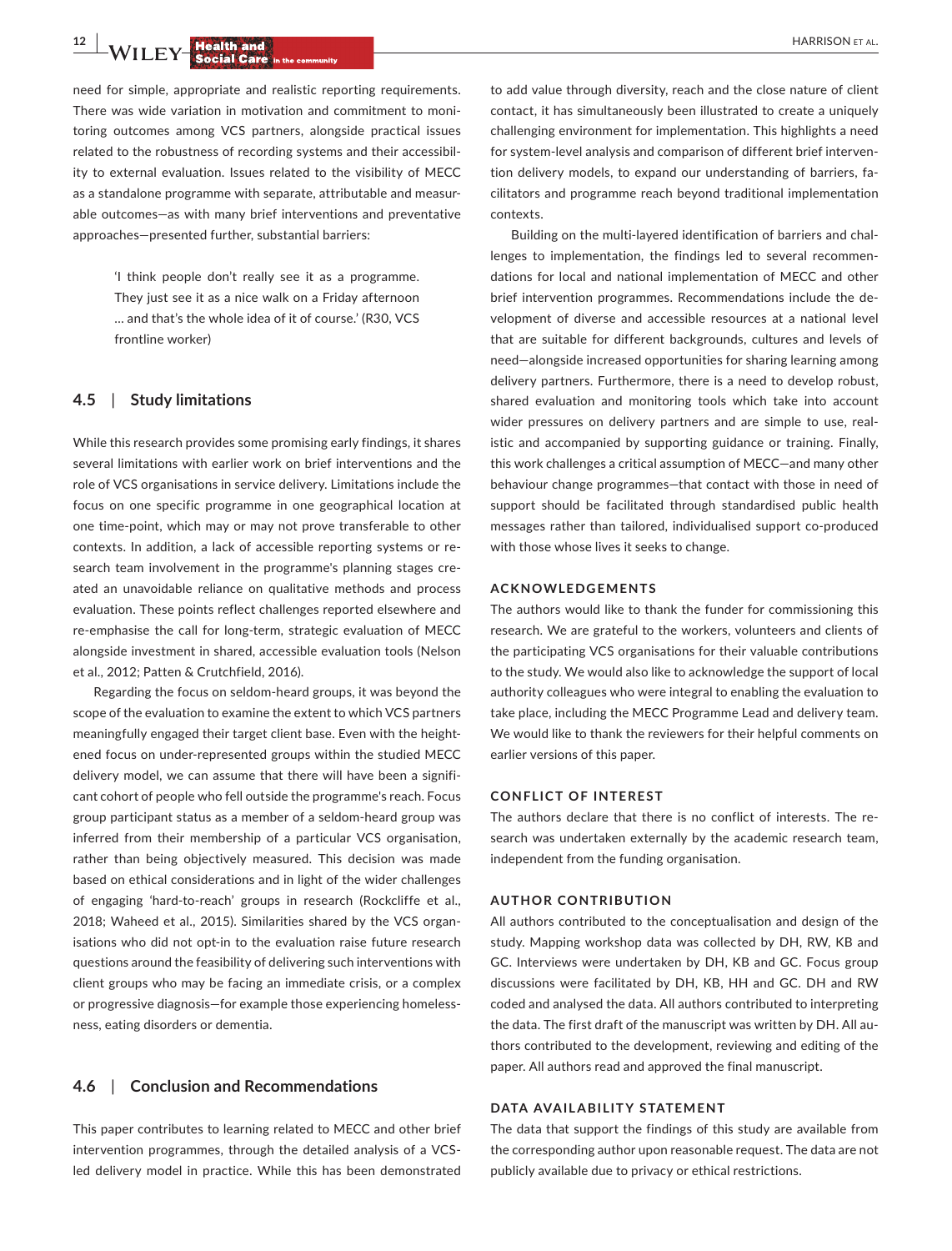#### **ORCID**

*Deborah Harriso[n](https://orcid.org/0000-0002-5036-6698)* <https://orcid.org/0000-0002-5036-6698> *Rob Wilson* <https://orcid.org/0000-0003-0469-1884> *Malgorzata Ciesielsk[a](https://orcid.org/0000-0003-2349-9900)* <https://orcid.org/0000-0003-2349-9900>

#### **REFERENCES**

- Beard, E., West, R., Lorencatto, F., Gardner, B., Michie, S., Owens, L., & Shahab, L. (2019). What do cost-effective health behaviour-change interventions contain? A comparison of six domains. *PLoS One*, *14*, e0213983.<https://doi.org/10.1371/journal.pone.0213983>
- Boyle, F. M., Donald, M., Dean, J. H., Conrad, S., & Mutch, A. J. (2007). Mental health promotion and non-profit health organisations. *Health and Social Care in the Community*, *15*, 553–560. [https://doi.](https://doi.org/10.1111/j.1365-2524.2007.00712.x) [org/10.1111/j.1365-2524.2007.00712.x](https://doi.org/10.1111/j.1365-2524.2007.00712.x)
- Bull, E. R., & Dale, H. (2020). Improving community health and social care practitioners' confidence, perceived competence and intention to use behaviour change techniques in health behaviour change conversations. *Health and Social Care in the Community*, *29*, 1–14. <https://doi.org/10.1111/hsc.13090>
- Byrne-Davis, L. M. T., Marchant, D., Bull, E. R., Gyles, D., Dean, E., & Hart, J. K. (2018). How do members of a fire and rescue service perceive expanding their roles to deliver more health care services? *Journal of Public Health*, *41*, 593–599. [https://doi.org/10.1093/pubmed/](https://doi.org/10.1093/pubmed/fdy148) [fdy148](https://doi.org/10.1093/pubmed/fdy148)
- Croft, C., & Currie, G. (2020). Realizing policy aspirations of voluntary sector involvement in integrated care provision: Insights from the English National Health Service. *Health Policy*, *124*, 549–555. <https://doi.org/10.1016/j.healthpol.2020.03.008>
- Dacombe, R., & Morrow, E. (2016). The voluntary sector and public services: Context, continuity and change. In A. Hucklesby, & M. Corcoran (Eds.), *The voluntary sector and criminal justice* (1st ed., pp. 71–91). Palgrave MacMillan. [https://doi.org/10.1111/hojo3\\_12187](https://doi.org/10.1111/hojo3_12187)
- Dewhirst, S., & Speller, V. (2015). *Wessex making every contact count (MECC) pilot evaluation report*. University of Southampton. [http://](http://www.wessexphnetwork.org.uk/media/22802/Wessex-MECC-Evaluation-Report-Final-110615.pdf) [www.wessexphnetwork.org.uk/media/22802/Wessex-MECC-](http://www.wessexphnetwork.org.uk/media/22802/Wessex-MECC-Evaluation-Report-Final-110615.pdf)[Evaluation-Report-Final-110615.pdf](http://www.wessexphnetwork.org.uk/media/22802/Wessex-MECC-Evaluation-Report-Final-110615.pdf)
- Dombrowski, S. U., Campbell, P., Frost, H., Pollock, A., McLellan, J., MacGillivray, S., Gavine, A., Maxwell, M., O'Carroll, R., Cheyne, H., Presseau, J., & Williams, B. (2016). Interventions for sustained healthcare professional behaviour change: A protocol for an overview of reviews. *Systematic Reviews*, *5*(1), 173. [https://doi.](https://doi.org/10.1186/s13643-016-0355-9) [org/10.1186/s13643-016-0355-9](https://doi.org/10.1186/s13643-016-0355-9)
- Flanagan, S. M., & Hancock, B. (2010). 'Reaching the hard to reach'- lessons learned from the VCS (voluntary and community Sector). A qualitative study. *BMC Health Services Research*, *10*(1), 1–9. [https://](https://doi.org/10.1186/1472-6963-10-92) [doi.org/10.1186/1472-6963-10-92](https://doi.org/10.1186/1472-6963-10-92)
- Frost, H., Campbell, P., Maxwell, M., O'Carroll, R. E., Dombrowski, S. U., Williams, B., Cheyne, H., Coles, E., & Pollock, A. (2018). Effectiveness of motivational interviewing on adult behaviour change in health and social care settings: A systematic review of reviews. *PLoS One*, *13*(10), e0204890. [https://doi.org/10.1371/journ](https://doi.org/10.1371/journal.pone.0204890) [al.pone.0204890](https://doi.org/10.1371/journal.pone.0204890)
- Goopy, S., & Kassan, A. (2019). Arts-based engagement ethnography: An approach for making research engaging and knowledge transferable when working with harder-to-reach communities. *International Journal of Qualitative Methods*, *18*, 1–10. [https://doi.](https://doi.org/10.1177/1609406918820424) [org/10.1177/1609406918820424](https://doi.org/10.1177/1609406918820424)
- Health Education England. (2021). *Making every contact count*. National Health Service.<https://www.makingeverycontactcount.co.uk/>
- Healthwatch. (2020). A guide on how to work with seldom heard groups. UK. [https://network.healthwatch.co.uk/sites/network.healthwatch.](https://network.healthwatch.co.uk/sites/network.healthwatch.co.uk/files/20200727 How to coproduce with seldom heard groups.pdf) [co.uk/files/20200727%20How%20to%20coproduce%20with%20](https://network.healthwatch.co.uk/sites/network.healthwatch.co.uk/files/20200727 How to coproduce with seldom heard groups.pdf) [seldom%20heard%20groups.pdf](https://network.healthwatch.co.uk/sites/network.healthwatch.co.uk/files/20200727 How to coproduce with seldom heard groups.pdf)
- Isaacs, S. L., & Jellink, P. (2007). Is there a (Volunteer) doctor in the house? Free clinics and volunteer physician referral networks in the United States. *Health Affairs*, *26*, 871–876. [https://doi.org/10.1377/](https://doi.org/10.1377/hlthaff.26.3.871) [hlthaff.26.3.871](https://doi.org/10.1377/hlthaff.26.3.871)
- Jennings, M. (2015). The precariousness of the franchise state: Voluntary sector health services and international NGOs in Tanzania, 1960s—mid-1980s. *Social Science & Medicine*, *141*, 1–8. [https://doi.](https://doi.org/10.1016/j.socscimed.2015.07.018) [org/10.1016/j.socscimed.2015.07.018](https://doi.org/10.1016/j.socscimed.2015.07.018)
- Keyworth, C., Epton, T., Goldthorpe, J., Calam, R., & Armitage, C. J. (2018). Are healthcare professionals delivering opportunistic behaviour change interventions? A multi-professional survey of engagement with public health policy. *Implementation Science*, *13*, 122. <https://doi.org/10.1186/s13012-018-0814-x>
- Kwasnicka, D., Dombrowski, S. U., White, M., & Sniehotta, F. (2016). Theoretical explanations for maintenance of behaviour change: A systematic review of behaviour theories. *Health Psychology Review*, *10*(3), 277–296.<https://doi.org/10.1080/17437199.2016.1151372>
- Lawrence, W., Black, C., Tinati, T., Cradock, S., Begum, R., Jarman, M., Pease, A., Margetts, B., Davies, J., Inskip, H., Cooper, C., Baird, J., & Barker, M. (2016). 'Making every contact count': Evaluation of the impact of an intervention to train health and social care practitioners in skills to support health behaviour change. *Journal of Health Psychology*, *21*, 138–151.<https://doi.org/10.1177/1359105314523304>
- National Institute for Health and Care Excellence. (2014). *Behaviour change: Individual approaches. Costing statement (Publication number PH49)*. NICE. [https://www.nice.org.uk/guidance/ph49/resources/](https://www.nice.org.uk/guidance/ph49/resources/behaviour-change-individual-approaches-costing-statement2) [behaviour-change-individual-approaches-costing-statement2](https://www.nice.org.uk/guidance/ph49/resources/behaviour-change-individual-approaches-costing-statement2)
- Nelson, A., de Normanville, C., Payne, K., & Kelly, M. P. (2012). Making every contact count: An evaluation. *Public Health*, *127*, 653–660. <https://doi.org/10.1016/j.puhe.2013.04.013>
- Newbigging, K., Mohan, J., Rees, J., Harlock, J., & Davis, A. (2017). Contribution of the voluntary sector to mental health crisis care in England: Protocol for a multimethod study. *British Medical Journal Open*, *7*(11), e019238. [https://doi.org/10.1136/bmjop](https://doi.org/10.1136/bmjopen-2017-019238) [en-2017-019238](https://doi.org/10.1136/bmjopen-2017-019238)
- Patten, K., & Crutchfield, J. (2016). *Gosport borough council evaluation: Making every contact count pilot*. Sitra/Homeless Link. [http://www.](http://www.wessexphnetwork.org.uk/media/33478/gosport-mecc-pilot-report-july-2016.pdf) [wessexphnetwork.org.uk/media/33478/gosport-mecc-pilot-repor](http://www.wessexphnetwork.org.uk/media/33478/gosport-mecc-pilot-report-july-2016.pdf) [t-july-2016.pdf](http://www.wessexphnetwork.org.uk/media/33478/gosport-mecc-pilot-report-july-2016.pdf)
- Patton, M. Q. (2002). *Qualitative research and evaluation methods* (3rd ed.). Sage. ISBN 10:0761919716.
- Powell, K., Thurston, M., & Bloyce, D. (2017). Theorising lifestyle drift in health promotion: Explaining community and voluntary sector engagement practices in disadvantaged areas. *Critical Public Health*, *27*(5), 554–565. <https://doi.org/10.1080/09581596.2017.1356909>
- Public Health England. (2016). *Making every contact count (MECC): Evaluation framework (PHE Publication number 2015744) UK*. PHE. https://www.makingever ycont [actcount.co.uk/media/1034/](https://www.makingeverycontactcount.co.uk/media/1034/making_every__contact_count__mecc__evaluation_framework_march_2016.pdf) [making\\_every\\_\\_contact\\_count\\_\\_mecc\\_\\_evaluation\\_framework\\_](https://www.makingeverycontactcount.co.uk/media/1034/making_every__contact_count__mecc__evaluation_framework_march_2016.pdf) [march\\_2016.pdf](https://www.makingeverycontactcount.co.uk/media/1034/making_every__contact_count__mecc__evaluation_framework_march_2016.pdf)
- Public Health England. (2019a). *Making every contact count (MECC): Evaluation framework (PHE Publication number 2015744) UK*. PHE. [https://www.gov.uk/government/publications/making-every-conta](https://www.gov.uk/government/publications/making-every-contact-count-mecc-practical-resources/mecc-evaluation-guide-2020) [ct-count-mecc-practical-resources/mecc-evaluation-guide-2020](https://www.gov.uk/government/publications/making-every-contact-count-mecc-practical-resources/mecc-evaluation-guide-2020)
- Public Health England. (2019b). *Local authority health profiles. UK*. PHE. <https://fingertips.phe.org.uk/profile/health-profiles>
- Ritchie, J., & Spencer, L. (1994). Qualitative data analysis for applied policy research. In A. Bryman, & R. Burgess (Eds.), *Analyzing qualitative data* (1st ed., pp. 173–194). Routledge. [https://doi.](https://doi.org/10.4324/9780203413081) [org/10.4324/9780203413081](https://doi.org/10.4324/9780203413081)
- Rockliffe, L., Chorley, A., Marlow, L., & Forster, A. (2018). It's hard to reach the 'hard-to-reach': The challenges of recruiting people who do not access preventative healthcare services into interview studies. *International Journal of Qualitative Studies on Health and Well-being*, *13*(1), 1479582.<https://doi.org/10.1080/17482631.2018.1479582>